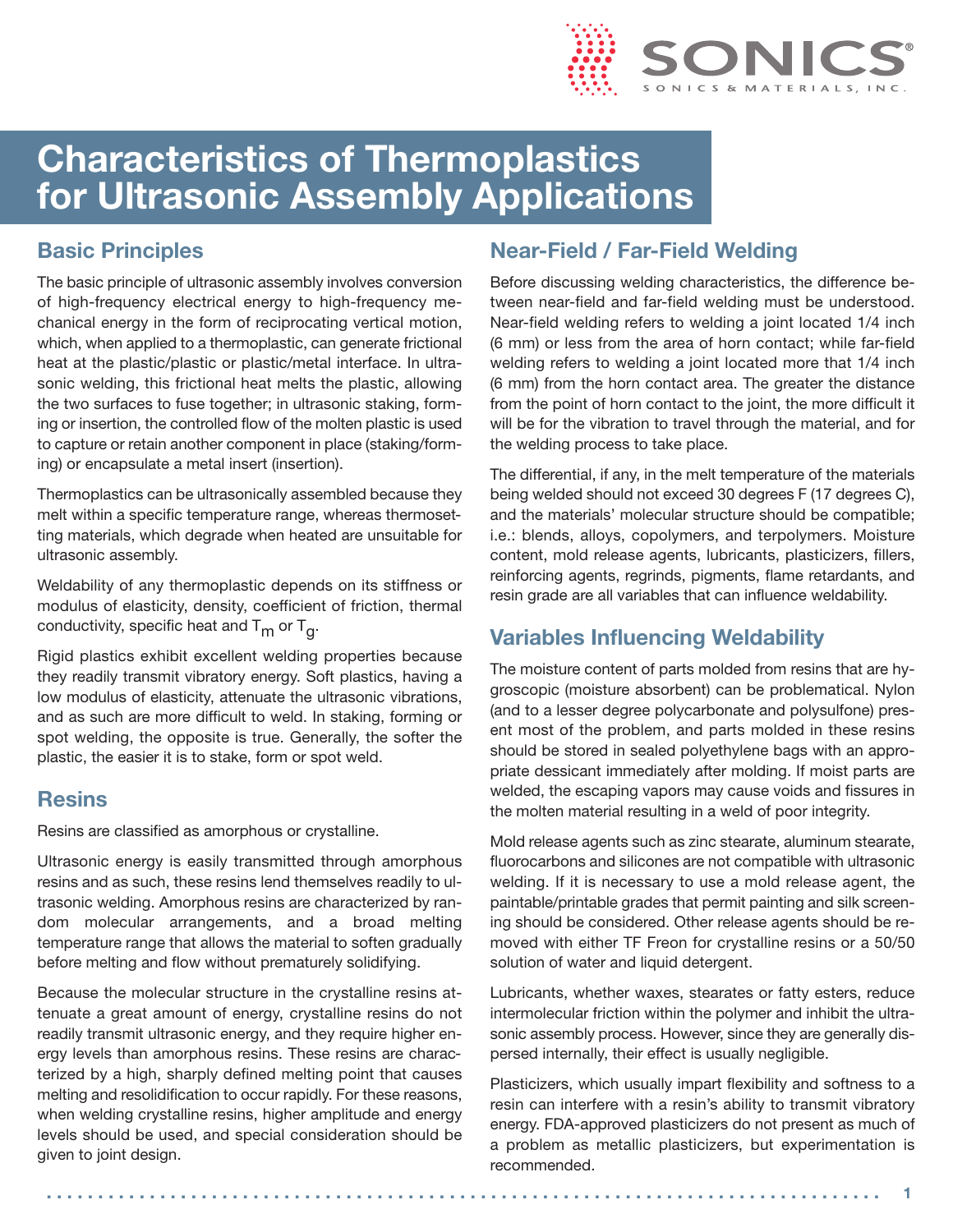Although fillers and reinforcing agents such as glass and talc can increase the ultrasonic weldability of soft thermoplastics considerably, they should be judiciously used. When additive content exceeds 10%, premature horn wear may result, and specially treated steel or carbide-faced titanium horns might be required. When filler content approaches 35%, there may be insufficient resin at the surface to attain hermetic seals; and when filler content exceeds 40%, insufficient plastic is present at the interface to form a positive bond. Reinforcement composed of long glass fibers are always more problematical than reinforcement composed of short glass fibers.

Ultrasonic assembly is one of the few methods that permits regrinding of parts, since no foreign substance is introduced into the resin. Ultrasonically assembling parts which have been manufactured from regrind parts presents no problem provided that the percentage of regrind is not excessive, and the plastic has not been degraded. Regrind limitations suggested by the resin suppliers should be observed.

Although most pigments do not interfere with the ultrasonic process, some oil-based colorants can adversely influence weldability. Non-oil based pigments should be used.

Flame retardants greatly affect the weldability of thermoplastics and the effects of these various additives should be investigated experimentally prior to resin selection. The grade of resin can have a significant influence on weldability. There is a great difference between injection/extrusion grades and cast grades. Their molecular weight, melt temperature and modulus of elasticity are quite different. Injection/extrusion grades should only be used with injection/extrusion grades, and cast grades should only be used with cast grades.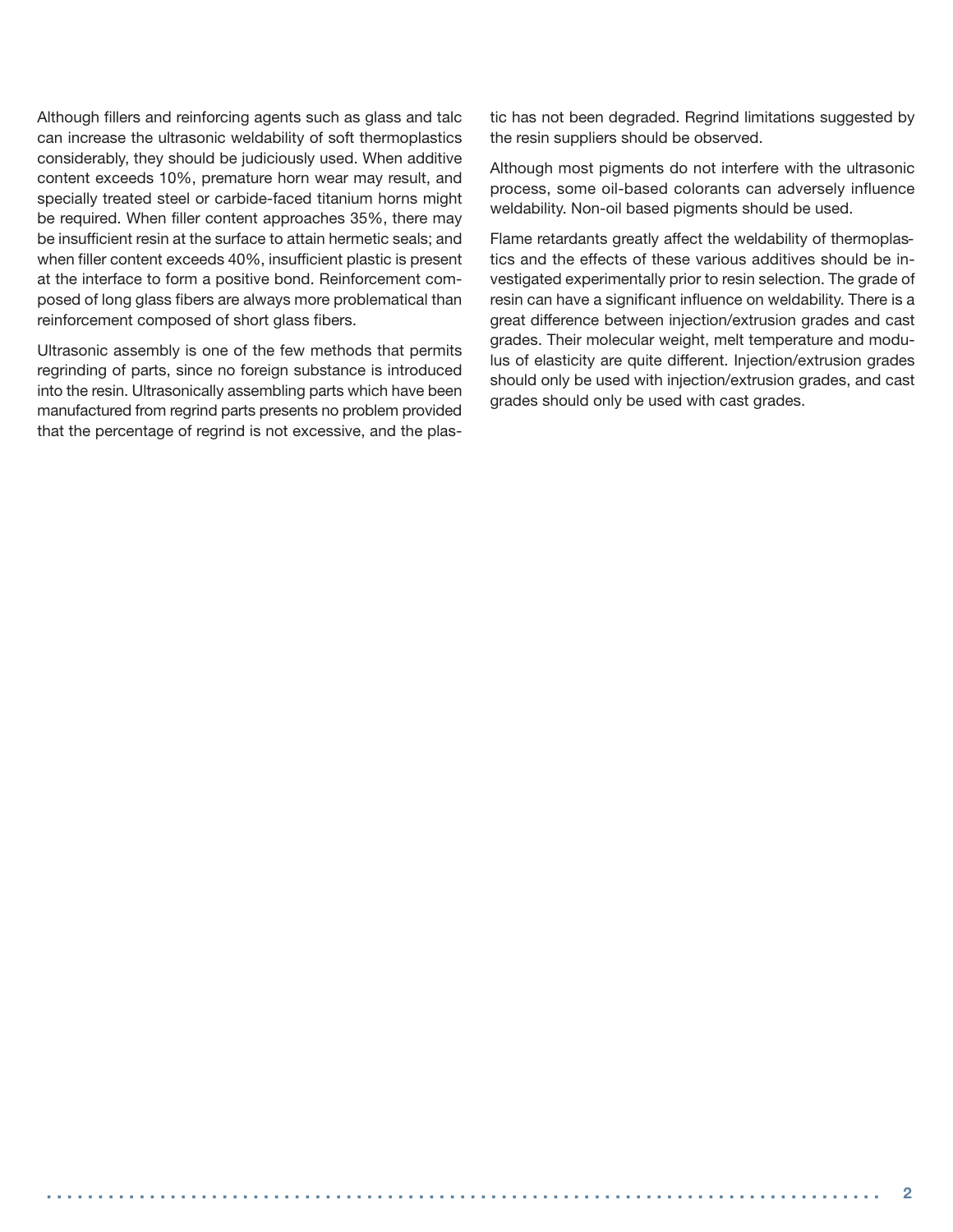#### **Chart I Characteristics of Thermoplastics**

|                                  |                |                |                  | <b>FIELD OF</b><br><b>WELDING</b> |              |
|----------------------------------|----------------|----------------|------------------|-----------------------------------|--------------|
|                                  | <b>SPOT</b>    | <b>STAKING</b> |                  |                                   |              |
| <b>MATERIAL</b>                  | <b>WELDING</b> | <b>SWAGING</b> | <b>INSERTING</b> | <b>NEAR</b>                       | <b>FAR</b>   |
| <b>AMORPHOUS:</b>                |                |                |                  |                                   |              |
| <b>ABS</b>                       | Ε              | E              | E                | Е                                 | G            |
| ABS/POLYCARBONATE                | G              | G              | G                | G                                 | F            |
| ABS/PVC                          | G              | G              | F                | G                                 | F            |
| <b>ACRYLIC</b>                   | G              | F              | G                | G                                 | F            |
| ACRYLIC MULTI-POLYMER-XT POLYMER | G              | G              | G                | G                                 | F            |
| <b>ACRYLIC/PVC</b>               | G              | G              | F                | G                                 | F            |
| <b>ACRYLIC - IMPACT MODIFIED</b> | F              | F              | P                | F                                 | $\mathsf{P}$ |
| <b>BUTADIENE - STYRENE (BDS)</b> | G              | G              | G                | G                                 | F            |
| CELLULOSICS - CA, CAB, CAP       | $\mathsf{P}$   | G              | E                | $\mathsf{P}$                      |              |
| <b>MODIFIED PHENYLENE OXIDE</b>  | E              | E              | E                | E                                 | G            |
| <b>POLYARYLATE</b>               | F              | F              | G                | G                                 | F            |
| <b>POLYCARBONATE</b>             | G              | F              | G                | G                                 | F            |
| <b>POLYETHERIMIDE</b>            | G              | G              | E                | E                                 | G            |
| POLYSTYRENE, G.P.                | F              | F              | G                | E                                 | E            |
| POLYSTYRENE, IMPACT MODIFIED     | F              | F              | G                | G                                 | P            |
| <b>PVC - RIGID</b>               | F              | G              | E                | $\mathsf{P}$                      | $\mathsf P$  |
| <b>PVC - FLEXIBLE</b>            | $\mathsf{P}$   |                |                  | $\mathsf{P}$                      |              |
| SAN - NAS - ASA                  | F              | F              | G                | E                                 | E            |
| STYRENE-MALEIC-ANHYDRIDE         | E              | E              | E                | E                                 | G            |
| <b>SULFONE POLYMERS</b>          | F              | F              | G                | G                                 | F            |
| <b>CRYSTALLINE:</b>              |                |                |                  |                                   |              |
| <b>ACETAL COPOLYMER</b>          | F              | F              | G                | G                                 | F            |
| <b>ACETAL HOMOPOLYMERS</b>       | F              | F              | G                | G                                 | F            |
| <b>FLUOROPOLYMERS</b>            |                |                |                  | $\mathsf{P}$                      |              |
| <b>NYLON</b>                     | F              | F              | G                | G                                 | F            |
| <b>PC-PET</b>                    | G              | G              | E                | E                                 | G            |
| <b>POLYESTER - PBT</b>           | F              | F              | G                | G                                 | F            |
| <b>POLYESTER - PET</b>           | F              | F              | G                | G                                 | F            |
| <b>POLYETHERETHERKETONE</b>      | G              | G              | E                | E                                 | G            |
| POLYETHYLENE (LDPE, HDPE)        | G              | F              | G                | P                                 | $\mathsf{P}$ |
| POLYETHYLENE (UHMW)              |                |                |                  |                                   |              |
| <b>POLYMETHYLPENTENE</b>         | G              | F              | E                | F                                 | $\mathsf P$  |
| POLYPHENYLENE SULFIDE            | F              | P              | G                | G                                 | F            |
| <b>POLYPROPYLENE</b>             | E              | E              | G                | $F-P$                             | P            |
|                                  |                |                |                  |                                   |              |

**E - Excellent G - Good F - Fair P - Poor – Not Suitable for Ultrasonic Assembly**

**. . . . . . . . . . . . . . . . . . . . . . . . . . . . . . . . . . . . . . . . . . . . . . . . . . . . . . . . . . . . . . . . . . . . . . . . . . . . . . . . . 3**